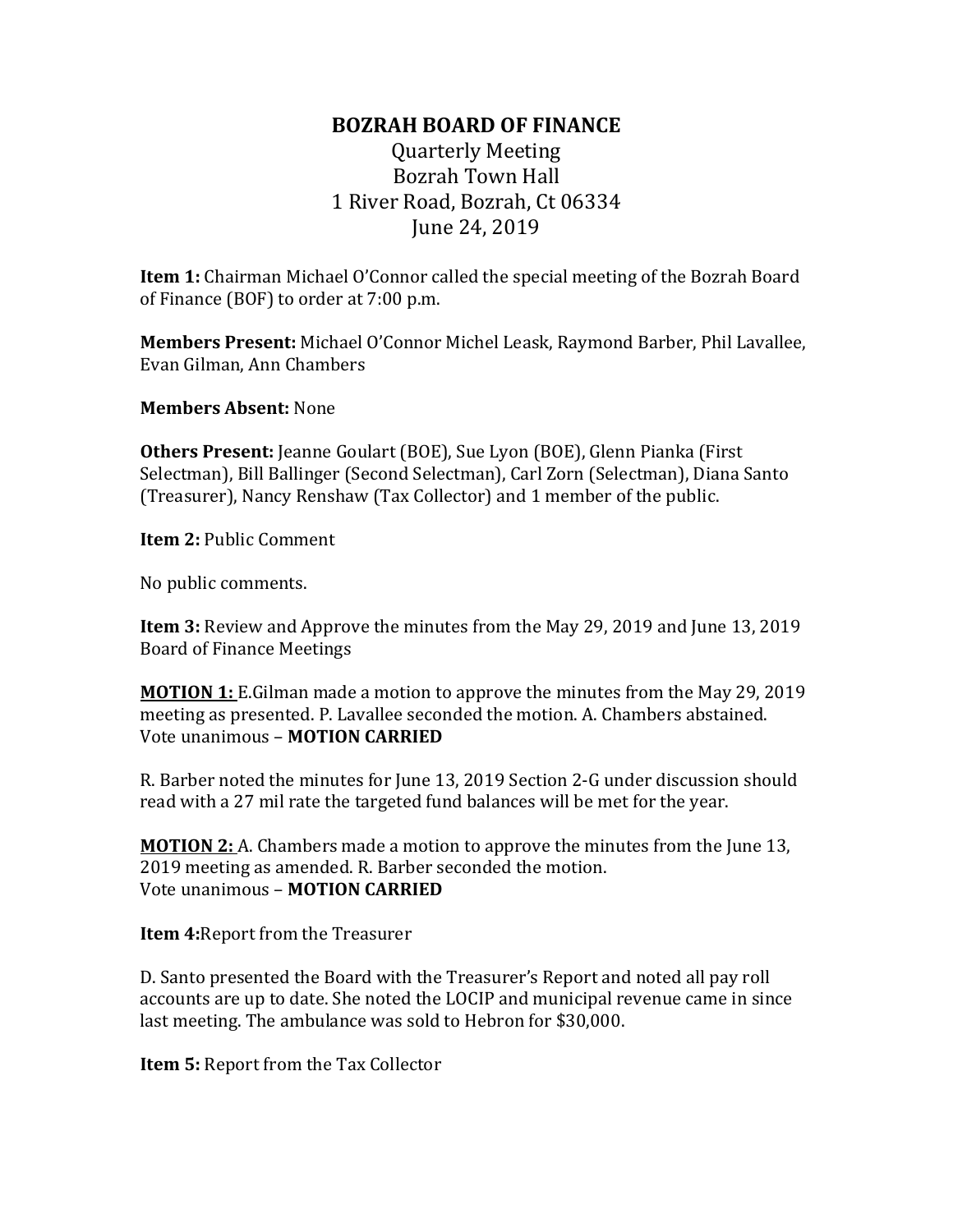N. Renshaw noted 98% of the 2017 grand list has been collected. She also noted tax bills may not be out by July 1.

**Item 6:** Board of Education update on current budget status and transfers requests

J. Goulart noted \$129,944.90 will be spent in the next month and \$66,955 will be transferred for Special Education tuition, transportation and dental insurance. J. Goulart noted all grant money has been received and there will be not surplus return from the Board of Education.

**Item 7:** Board of Selectmen update on current budget status and transfer requests

G. Pianka requested a transfer of \$11,600 from line item 102 Employee Benefits.

**MOTION 3:** A. Chambers made a motion to transfer \$11,600 from line item 102 Employee Benefits as follows:

-\$700 transferred to line item 101 Elections Supplies

-\$250 transferred to line item 105 Board of Finance Recording Secretary and Legal Notices

-\$5,000 transferred to line item 106 Assessor Town Clerk and Software Support

-\$750 transferred to line item 113 Office Equipment IT Support -\$2,600 transferred to line item 134 DPW Town Garage Fuel Oil, Electricity and Telephone/Internet

-\$2,300 transferred to line item 147 Welfare General Assistance M. Leask seconded the motion.

Vote unanimous – **MOTION CARRIED**

**MOTION 4:** A. Chambers made a motion to transfer from line item 102 \$20,000 as allocated:

-\$16,303 and \$3,697 for line item 190 Overlay Town Roads and Town Wide Guard Rail

M. Leask seconded the motion.

Vote unanimous – **MOTION CARRIED**

**Item 8:** Fire Department Contract (funding request for excess repairs)

Repairs for Fire Department equipment cost \$29,396.33. \$14,396.33 can be reimbursed with the contract.

The Board of Selectmen can make a request to the Board of Finance when ready.

**Item 9:** Status of Optimus bonding